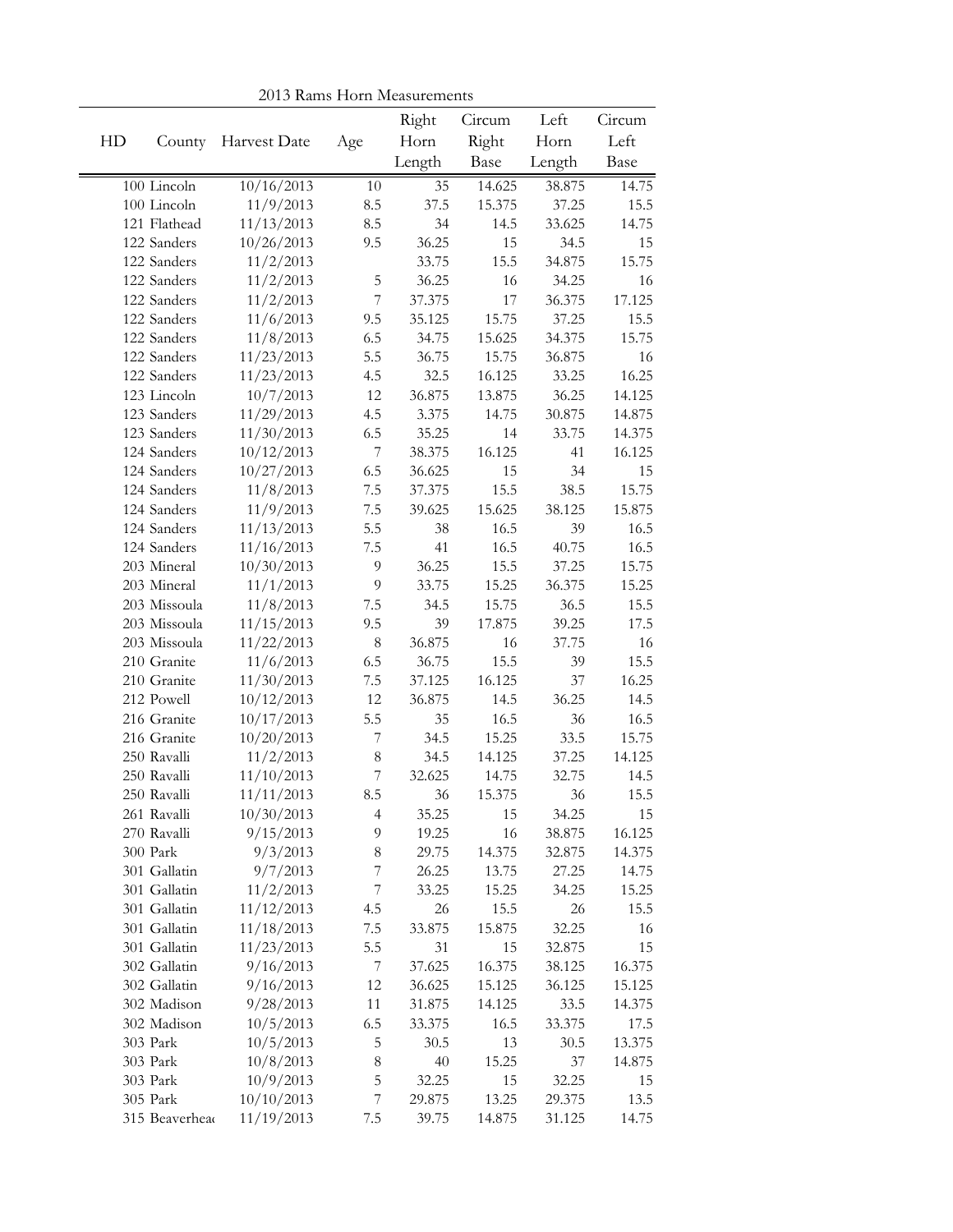| 421 Lewis And  | 9/15/2013  | 5                        | 29.625         | 14.75         | 29.875   | 14.75  |
|----------------|------------|--------------------------|----------------|---------------|----------|--------|
| 422 Teton      | 10/20/2013 | 8                        | 37.5           | 15.25         | 34.125   | 15.25  |
| 422 Teton      | 11/10/2013 | 7.5                      | 32             | 16            | 34.625   | 16.5   |
| 422 Teton      | 11/13/2013 | 7.5                      | 35             | 15.25         | 36       | 15     |
| 423 Teton      | 11/24/2013 | 5.5                      | 28             | 14.5          | 28       | 14.5   |
| 423 Teton      | 12/1/2013  | 8.5                      | 28.75          | 14.125        | 33       | 14.375 |
| 424 Lewis And  | 11/3/2013  | $\,8\,$                  | 39.25          | 15.75         | 34.5     | 15.5   |
| 424 Lewis And  | 11/8/2013  | 8.5                      | 37.5           | 15.75         | 37.5     | 15.75  |
| 424 Lewis And  | 11/21/2013 | 7.5                      | 33             | 14.5          | 34       | 14.5   |
| 441 Teton      | 11/11/2013 | 7.5                      | 34.5           | 13.75         | 38.25    | 13.75  |
| 441 Teton      | 11/22/2013 | 9                        | 39             | 14.5          | 35       | 14.75  |
| 441 Teton      | 11/26/2013 | 7.5                      | 33.375         | 14.625        | 34.5     | 14.625 |
| 441 Teton      | 11/29/2013 | 7.5                      | 36.75          | 14.5          | 34.125   | 14.5   |
| 482 Fergus     | 9/7/2013   | 10                       | 39             | 16            | 39.5     | 16     |
| 482 Fergus     | 9/15/2013  | 9                        | 36.375         | 15.5          | 37.875   | 15.125 |
| 482 Fergus     | 9/15/2013  | 9                        | 37.125         | 16            | 39       | 16.125 |
| 482 Fergus     | 9/17/2013  | 9                        | 40.625         | 16.25         | 40.5     | 15.625 |
| 482 Fergus     | 9/21/2013  | 9                        | 38             | 15.375        | 37.5     | 15.5   |
| 482 Fergus     | 10/4/2013  | 6                        | 37.125         | 16.125        | 36.75    | 16.125 |
| 482 Fergus     | 10/8/2013  | 9                        | 36.875         | 14.375        | 36.875   | 14.5   |
| 482 Fergus     | 10/11/2013 | 9                        | 36.5           | 14.25         | 36       | 14.375 |
| 482 Fergus     | 10/13/2013 | $\overline{\mathcal{I}}$ | 38.375         | 16.5          | 38.75    | 16.625 |
| 482 Fergus     | 10/18/2013 | 6                        | 35.875         | 16.875        | 38.875   | 16.125 |
| 482 Fergus     | 10/19/2013 | $\overline{7}$           | 40.5           | 16.5          | 37.25    | 16.5   |
| 482 Fergus     | 10/19/2013 | 9                        | 34.25          | 14.75         | 32.5     | 14.5   |
|                |            |                          |                |               |          |        |
| 482 Fergus     | 11/8/2013  | 9.5<br>9.5               | 36.25<br>37.25 | 16.5<br>15.25 | 35<br>35 | 16.75  |
| 482 Fergus     | 11/8/2013  |                          |                |               |          | 14.875 |
| 482 Fergus     | 11/21/2013 | 8.5                      | 39.125         | 14.75         | 38.25    | 15     |
| 500 Park       | 9/19/2013  | $\overline{2}$           | 22             | 11.75         | 22.125   | 12.25  |
| 500 Sweet Gras | 9/15/2013  | 11                       | 31.75          | 14.5          | 31.5     | 14.75  |
| 501 Park       | 9/21/2013  | $\overline{7}$           | 34.5           | 14.75         | 34.75    | 14.875 |
| 502 Carbon     | 10/19/2013 | 10                       | 35             | 14.375        | 34       | 14.375 |
| 502 Carbon     | 11/12/2013 | 10                       | 34.875         | 13.5          | 35.25    | 13.25  |
| 502 Carbon     | 11/14/2013 | 5                        | 29             | 14.25         | 29.25    | 14.25  |
| 503 Carbon     | 9/16/2013  | 6                        | 26.75          | 14.25         | 26.75    | 14     |
| 503 Carbon     | 10/19/2013 | $8\,$                    | 30.25          | 14.25         | 30.375   | 14.25  |
| 503 Carbon     | 11/16/2013 | $\overline{Q}$           | 29.75          | 14.75         | 29       | 15     |
| 620 Phillips   | 9/15/2013  | 11                       | 38.125         | 14.25         | 39.625   | 14.375 |
| 622 Phillips   | 9/17/2013  | $\overline{9}$           | 32.625         | 14.75         | 37.75    | 14.75  |
| 622 Phillips   | 10/15/2013 | 7                        | 39.5           | 14.75         | 41.875   | 14.75  |
| 622 Phillips   | 10/26/2013 | 8                        | 30.75          | 14.875        | 33.125   | 14.875 |
| 622 Phillips   | 11/2/2013  | 4.5                      | 33.5           | 17            | 36.25    | 17.125 |
| 622 Phillips   | 11/14/2013 | 6.5                      | 35.5           | 15.75         | 35.375   | 15.375 |
| 622 Valley     | 9/15/2013  | 7                        | 39             | 18.125        | 38.625   | 19.125 |
| 622 Valley     | 11/9/2013  | 4.5                      | 36.25          | 15.5          | 32.875   | 15.5   |
| 680 Blaine     | 9/16/2013  | $\mathfrak{g}$           | 36.875         | 15.625        | 37       | 15.875 |
| 680 Blaine     | 9/25/2013  | 12                       | 42.25          | 16.375        | 45.5     | 16.125 |
| 680 Blaine     | 9/28/2013  | 11                       | 39.75          | 15.625        | 38.5     | 15.75  |
| 680 Blaine     | 10/1/2013  | 10                       | 40.5           | 15.25         | 39.75    | 15.25  |
| 680 Blaine     | 10/5/2013  | 8                        | 39             | 15.625        | 37.25    | 15.75  |
| 680 Blaine     | 10/5/2013  | 8                        | 38.5           | 17            | 40.375   | 17.375 |
| 680 Blaine     | 10/6/2013  | $\,8$                    | 39.25          | 15.5          | 40       | 15.5   |
| 680 Blaine     | 10/9/2013  | $\,$ 8 $\,$              | 34.5           | 15.375        | 37       | 15.375 |
| 680 Blaine     | 10/20/2013 | 5                        | 40.25          | 16.5          | 38.875   | 16.125 |
| 680 Blaine     | 10/21/2013 | 6                        | 32             | 16.25         | 34       | 16.125 |